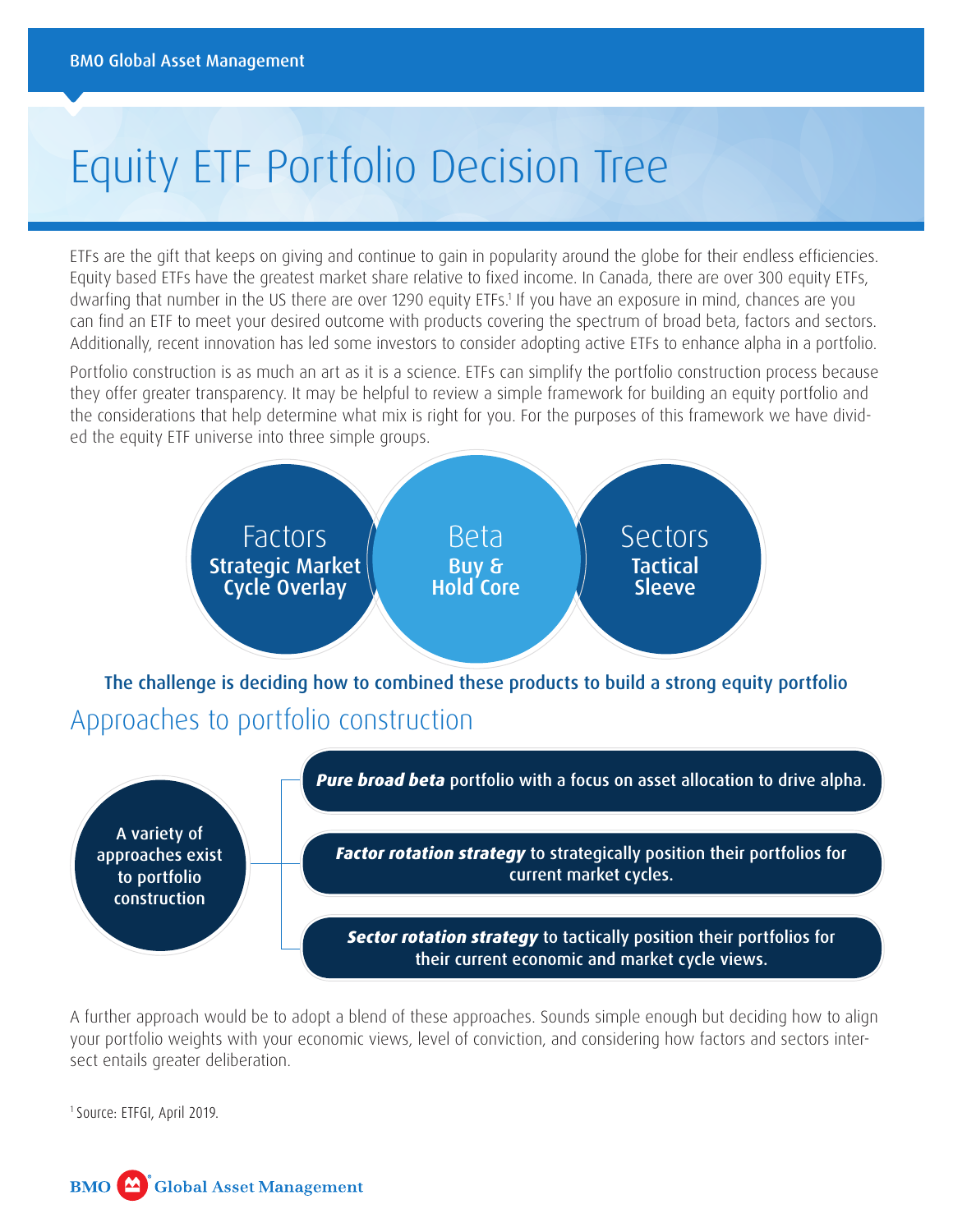# Decision Framework:

# **1. Conviction Level: How heavy in the core?**

Using a core and satellite approach, higher conviction leads to higher weights in the satellites, whereas more uncertainty leads higher weight in the core. Investors with confidence in global leadership and the further expansion of coordinated global growth will put higher weights in satellites; including more cyclical factors, and less defensive sectors. Investors with limited confidence will do the opposite. Those in between, are best off with broad beta exposures.



# **2. Economic View:**

Not all factors and sectors have the same macroeconomic drivers, and therefore some factors/sectors will outperform others based on inflation, the interest rate environment, and the economic cycle. Using a rotation strategy can be profitable as a satellite to your core broad beta exposures.

| <b>Cycle</b>   | <b>Recession</b>                                                | <b>Early Recovery</b>                                                                        | <b>Slowdown</b>                                                                            | <b>Late Recovery</b>                                        | <b>End of Cycle</b>                                             |
|----------------|-----------------------------------------------------------------|----------------------------------------------------------------------------------------------|--------------------------------------------------------------------------------------------|-------------------------------------------------------------|-----------------------------------------------------------------|
| <b>Style</b>   | Defensive,<br>Income                                            | Value                                                                                        | Growth                                                                                     | Momentum                                                    | Defensive,<br>low Vol/<br>Quality                               |
| <b>Size</b>    | Large                                                           | Small                                                                                        | Mid                                                                                        | Large                                                       | Large                                                           |
| <b>Sectors</b> | <b>Defensive</b><br>Utilities, Health Care,<br>Consumer Staples | All Cyclicals $\blacktriangleright$<br>Early Cyclicals<br>Cons. Discretionary,<br>Technology | Early Cyclicals $\rightarrow$<br>Mid Cyclicals<br>Financials<br>Technology,<br>Health Care | Late Cyclicals<br>Industrials,<br>Resources,<br>Technology, | <b>Defensive</b><br>Utilities, Health Care,<br>Consumer Staples |
| <b>Rates</b>   | Falling                                                         | Falling                                                                                      | Rising<br>Falling                                                                          | Rising                                                      | Falling                                                         |

## **3. Sector/Factor convergence -** what are the biases?

Being aware of how Factors intersect with sectors and how Factors have consistent sector concentrations is an important consideration. While concentration of sectors in factors such as Momentum and Quality would change over time and tend to be more diverse, Factors such as Low Volatility have more consistent sector biases (Utilities, REITs, Consumer Staples) consider.

#### **BMO Global Asset Management**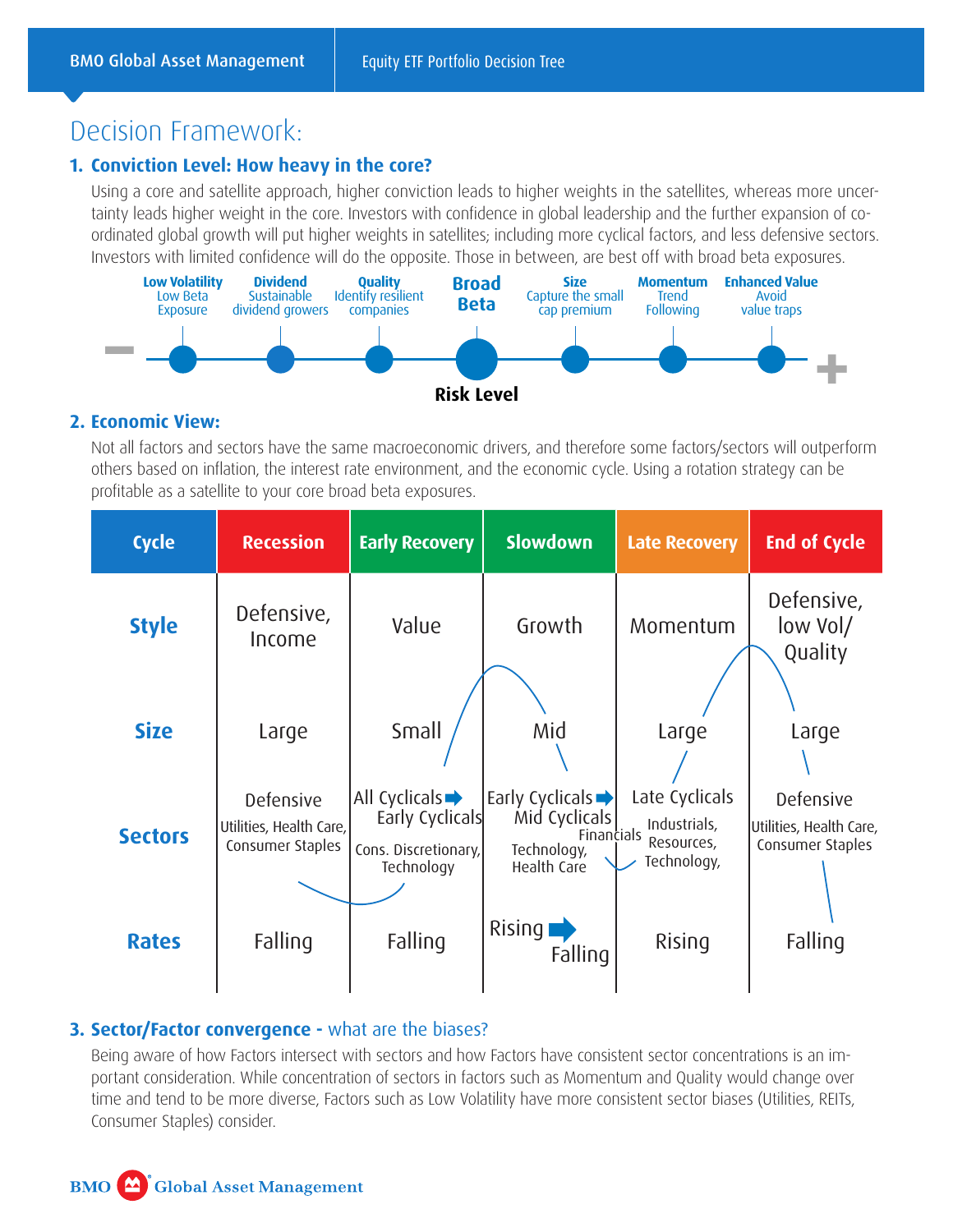**!**

### **Other Considerations**

**Currency** – While over the longer term there is purchasing power parity (PPP) between two currencies, to which they will revert over time, over the shorter-term currencies can trade beyond their PPP for significant periods of time. If an investor believes the U.S. Dollar will appreciate against the Canadian Dollar and are looking to invest in U.S. equities, an unhedged U.S. equity ETF may be more suitable as an example.

Geography - Political regimes, tax laws, monetary policy and business cycles are rarely the same across the globe, and these variables have an impact on the performance of your portfolio. Therefore an investor should be aware of a region's macro-economic landscape as these variables will impact performance.

Income Needs – investors needing extra income can consider a higher allocation to higher income sectors such as financials and Utilities, as well as higher exposure to yield based factor indices.

Tax Efficiency – investors in taxable accounts can consider ETFs that use derivatives such as our Covered Call ETFs.

# Sample Portfolios below follow this decision framework



### **Core Broad Beta – Sample Portfolio**

**Global Asset Management BMO**